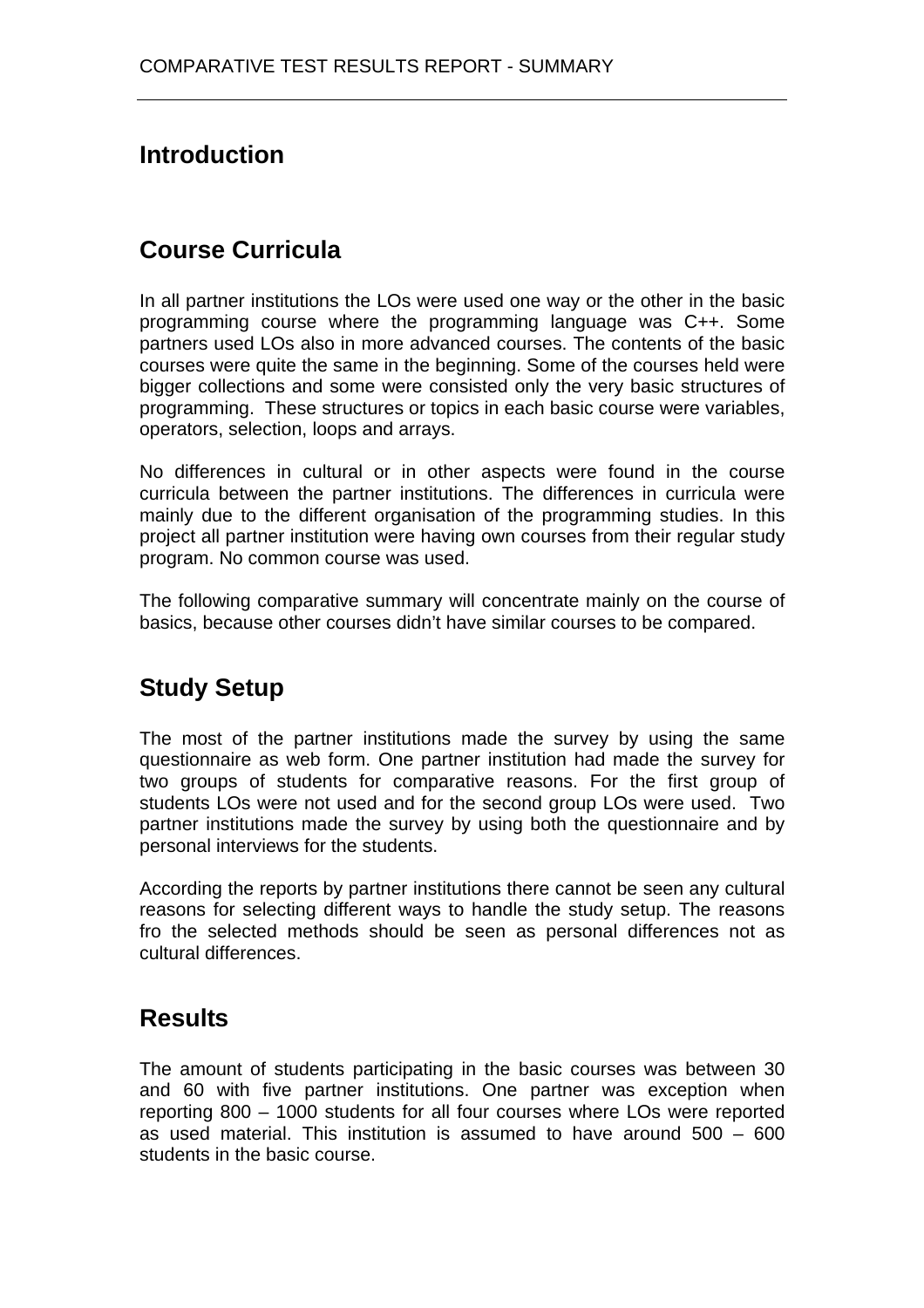Because one of the partner institutions had so different situation in the basic course it is very hard to compare the results between other partner universities. As there are two partner universities in Finland and one institution is the one with a big amount of students and the other one is having about the same as the others the difference cannot again be seen as a cultural difference between countries. The difference can only be seen as the difference in the size and in the institution's course organisation. These aspects are usually depending on the teaching culture formed or selected by a single university.

Almost all partner institutions reported some of their students had had problems with the LOs made by shockwave technology. The problem had been either the complete lack of player (for Linux) or the difficulties in getting or installing the player. Only difficulty differing from other partner institutions' results was the comment by one partner institution's students. As one of the most common difficulty it was mentioned the English language used in LOs. This could be seen as the first difference in cultural aspect, because other partner institutions were not mentioning language in their reports.

The partner institution with the largest amount of students in the basic course had been able to measure also the activity of the students during the course. The result they found was the students who were using the most of time to study were using the largest amount of time on studying on LOs as well. Thus the results in this survey do not give the whole picture of the usefulness of the LOs.

## **Analysis**

One common conclusion from all reports is the visualisations are good for students when they are learning the basics of programming. Also the common conclusion by all reports is the way how the LOs are used or presented during the course should be improved. Currently the students are not using the LOs as much as they could. The improvement could be made by changing the way how the LOs are as part of the learning material. This is how the LOs are integrated into learning material and teaching. Another way to improve the usage of the LOs would be to decrease the amount of technical limitations (like players needed etc.) or by improving the usability of the LOs.

## **Suggestions for Finalising the LOs**

This is the list of collected different suggestions for improvement:

- To increase the number of LOs
- To develop such template, where it is easier to modify LOs
- To develop LOs in native language.
- To develop an interpreter-based tool for creating LOs
- To use platform independent technologies to support a wider acceptance of the LOs.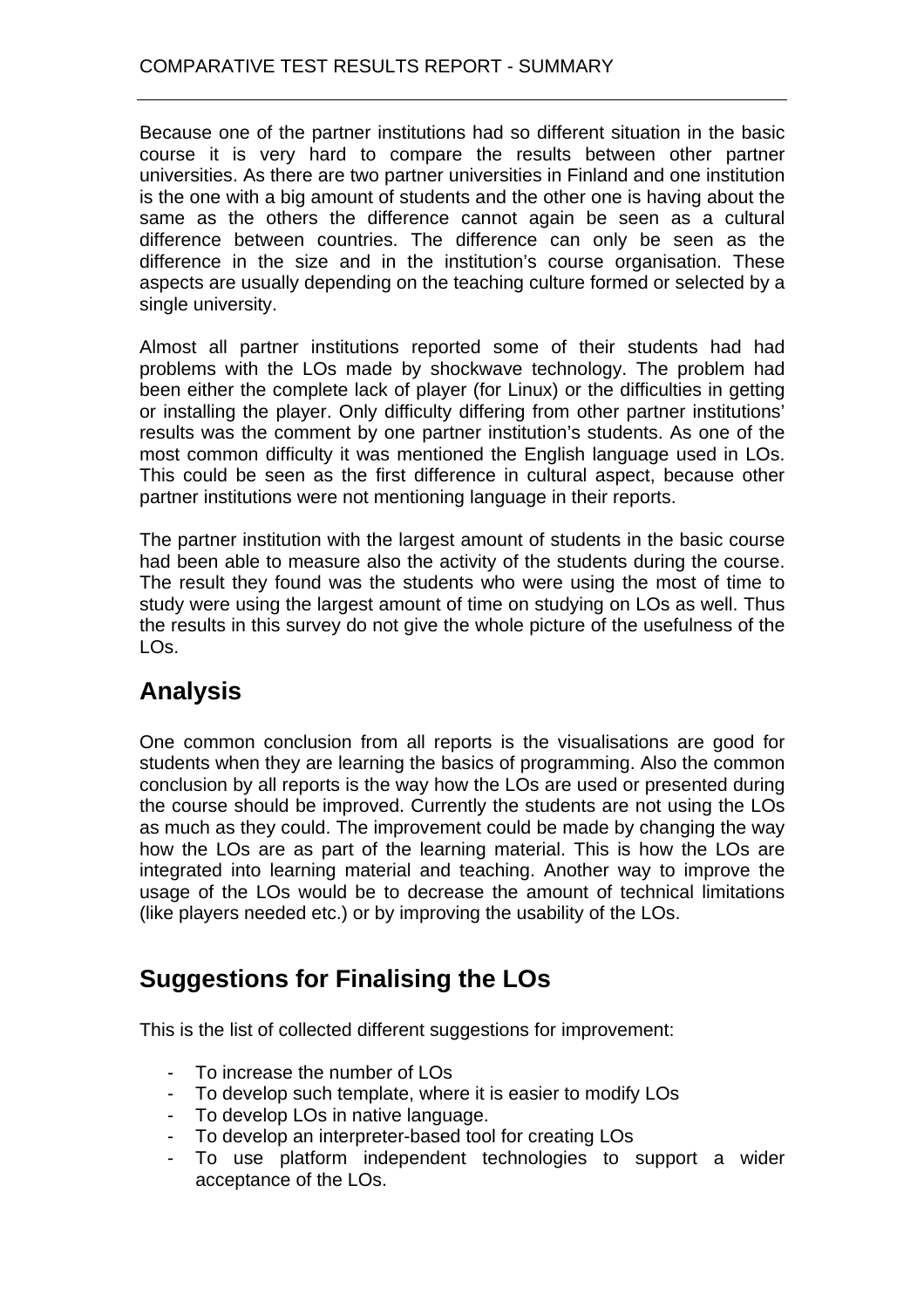Tampere University of Technology (TUT) Institute of Software Systems

### **Course Curricula**

In TUT the visualization tool VIP was used on the introductory programming courses at the following times:

- OHJ-1100 Programming I (4ECTS): periods 2-3 and 4-5 of academic year 2005-2006
- OHJ-1101 Programming I e (4ECTS): periods 2-3 of academic year 2005-2006
- OHJ-1151 Programming II e (5ECTS): periods 4-5 of academic year 2005-2006
- 8100200 Introductory course on programming (9ECTS): periods 2-4 of academic year 2004-2005

The yearly amount of students on the mentioned courses is approximately 800-1000. Two teachers and ten teaching assistants have been using the visualization tool in their teaching. The prerequisites for the courses are limited to only basic knowledge of computer literacy and they are the first programming course for the students. The programming language used on the courses is C++.

# **Study Setup**

The usage of VIP has been studied by an empirical test setting and a quantitative questionnaire during the academic year 2005-2006.

### **The Empirical Study Setup**

The experiment took place on the course Programming I e. The use of the visualizations was tested in the weekly exercise sessions.

We had a group of students who used the visualization tool for preparing for the exercise session and a reference group who did not use the visualizations. In the beginning of the exercise session there was an in-class test for all the students. We analysed the results of the tests statistically. The whole experiment is introduced in detail in the publication [1].

### **The Questionnaire**

The quantitative survey was done for the students of the courses Programming I and Programming I e on the academic year 2005-2006 by a web questionnaire and a printed questionnaire. We analysed different kinds of student groups and their usage of VIP and problems with it. We explored the background and the motivation of the students and compare this information to their experiences about the use of the visualizations. We collected 180 responses from the students and analysed them statistically. The whole experiment and its' analysis is described in detail in the publication [2].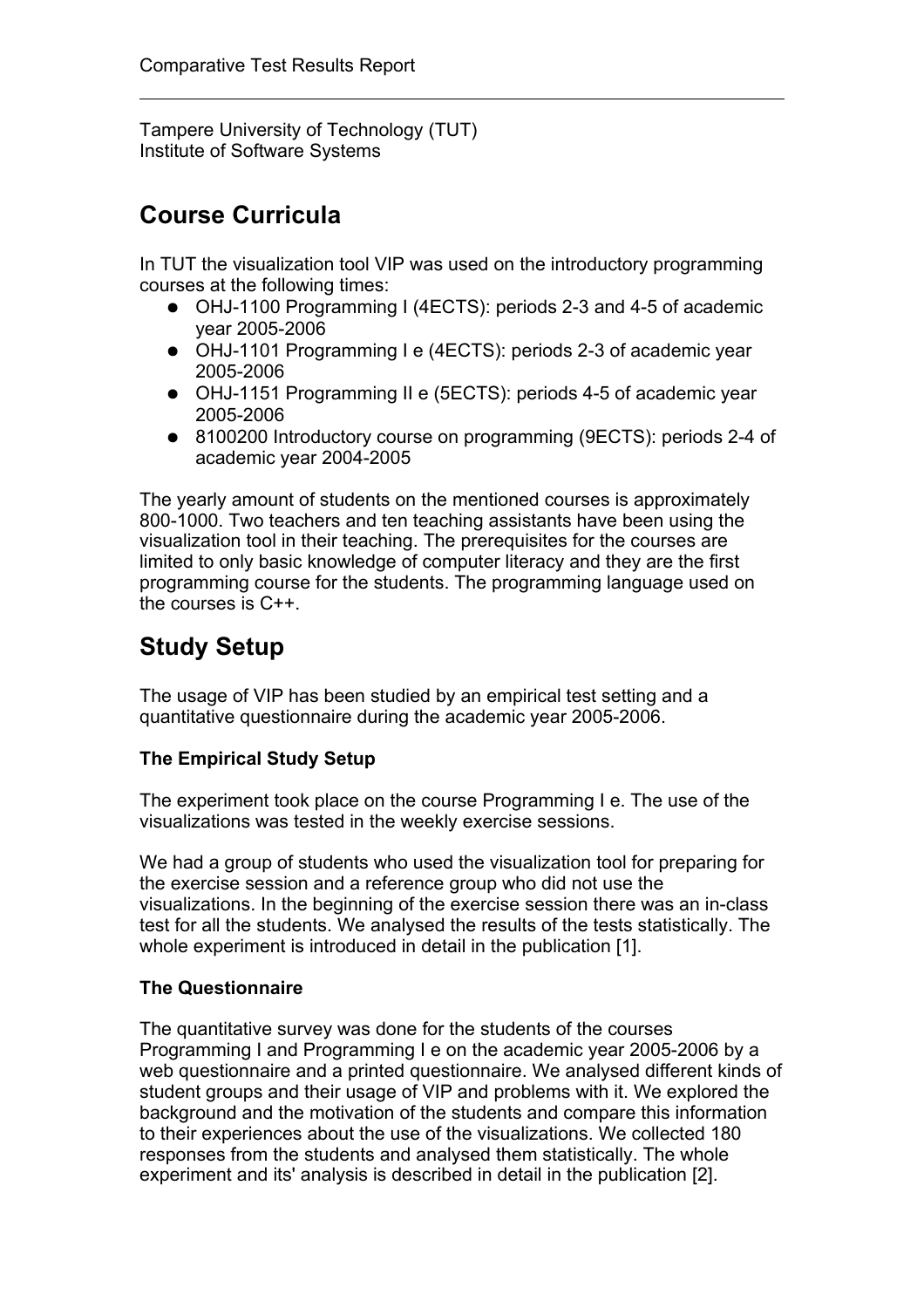### **Results**

Only the main results of both the studies are presented here. More about the results can be read in the publications [1, 2].

### **The Empirical Study**

We found out that the use of visualizations has a strong impact on the learning of the students who do not have earlier programming experience and the students who find the course challenging. In this subgroup of students the ones who used the visualizations to prepare for the exercise sessions performed statistically better than the students who did not use the visualizations.

We also questioned the way the students had been preparing and figured out that the students using the visualizations had spent more time on studying. Thus, we can not say whether the better results in the test result directly of the usage of the visualizations. It can also be that when using the visualizations, the studying itself is more interesting and the students use more time on it and thus learn better. However, it is not important, if the visualizations improve the learning results directly. The most important result is that they do improve them.

### **The Questionnaire**

About one third (32%) of the respondents had not used VIP. This is surprisingly little since using the tool was completely voluntary. Half of the students (51%) had used VIP on 1-5 different times. Only very few students (18%) had used it more often than that. The amounts of VIP usage are shown in Illustration 1. The motivation for using the tool varied too. About half (48%) of the students who used VIP had tried it just because they were curious about what it was. 41% of the VIP users had better motivation to try using the tool, because they wanted to check something about programming. Minority (12%) told they had been using it more than just trying it.



*Illustration 1: Usage of VIP.*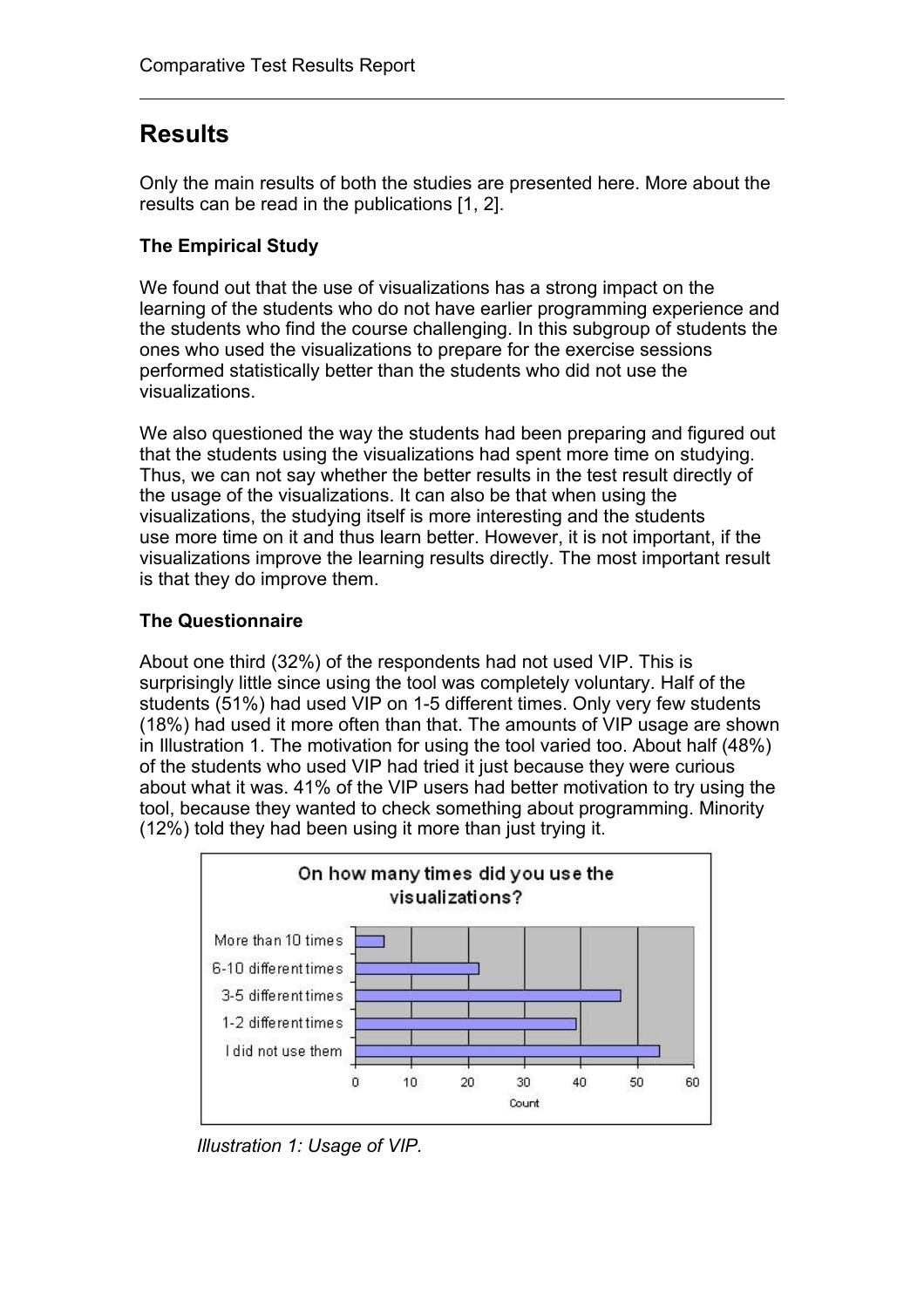Almost one third of the students (28%) had had some difficulties with the visualization tool. There was not one certain type of difficulties that would be bigger than others.

The questionnaire asked if the students had used the visualizations. The options for answers included *No, I tried them because I was curious, I tried them because I wanted to check something about programming* and *I've been using them more in learning*. The strongest finding of this survey was that the motivation of the student affects strongly on how much he will use the visualization tool. The students who had tried the visualization tool for finding out something had used it statistically more than the students who tried it just because they were curious. This can be seen in Illustration 2.



*Illustration 2: The motivation affects the amount of the usage of VIP.*

The students assessed their own progress on the programming course on the scale *I don't think I will pass the course, The course is challenging but I manage to learn, I don't have difficulties but I'm learning a lot* and *I didn't learn anything new in the course*. When analyzing the usage of VIP of these student groups it can be seen, that the ones using VIP the most are the ones who find the course challenging but who still keep learning. The students who do not think they will pass the course do use VIP but less than the first ones. Both the groups who do not have difficulties on the course are the ones using VIP the least. This phenomenon is presented in Illustration 3.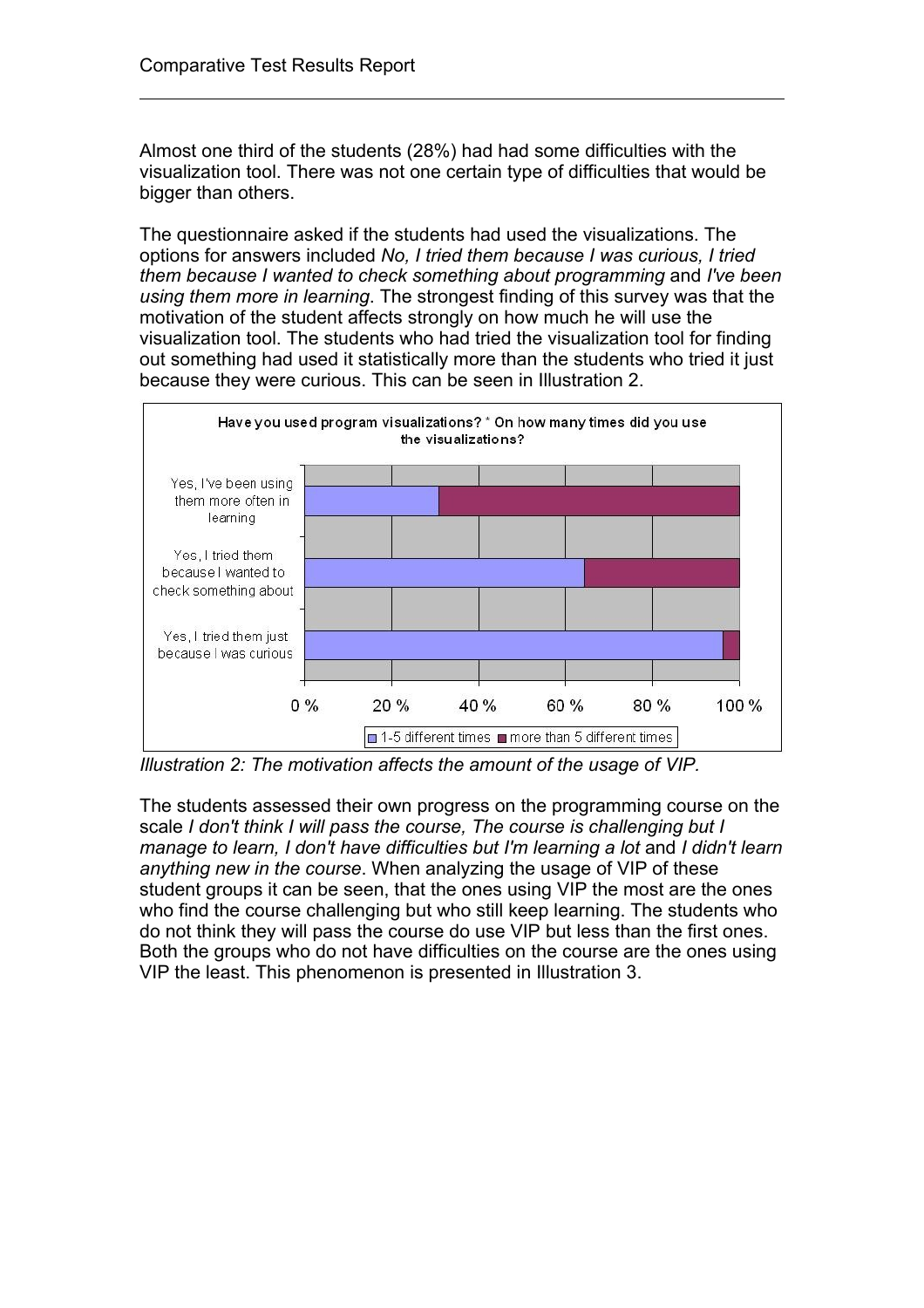

*Illustration 3: The challenge of the course affects the usage of VIP.*

## **Analysis**

Using program visualizations improve the learning of students with no earlier programming experience and the students who have difficulties in programming. We cannot say whether the better learning results originate from the pedagogical impact of the visualizations or from the fact that they made the students study for a longer time. Either way, using visualizations improved the students' learning and preparation for the exercise sessions which was the purpose. Therefore, we recommend both using visualizations in teaching and using the exercise sessions to integrate the visualizations to the other parts of the course.

The students are interested in using visualization tools voluntarily even if they might sometimes have problems with them so developing the visualizations is definitely not useless. The visualizations are mostly used by the students who find the course challenging but not too difficult to be passed.

The teacher should concentrate on the way they present the visualizations for the students. For instance the teacher should remember to explain the visualizations and their figurative language for the students and to give the students some sort of tasks to work with when they use the visualizations. The teacher can also guide the students with weaker computer using skills to use the visualization tool as a visual debugger if he has problems with using the normal program development environment. Above all the teacher should remember that the students with most difficulties cannot be helped with only technological aid.

## **Suggestions for Finalising the LOs**

The future work on the field of visualizations in TUT is going to be mainly about further development of VIP. At the moment there is an ongoing project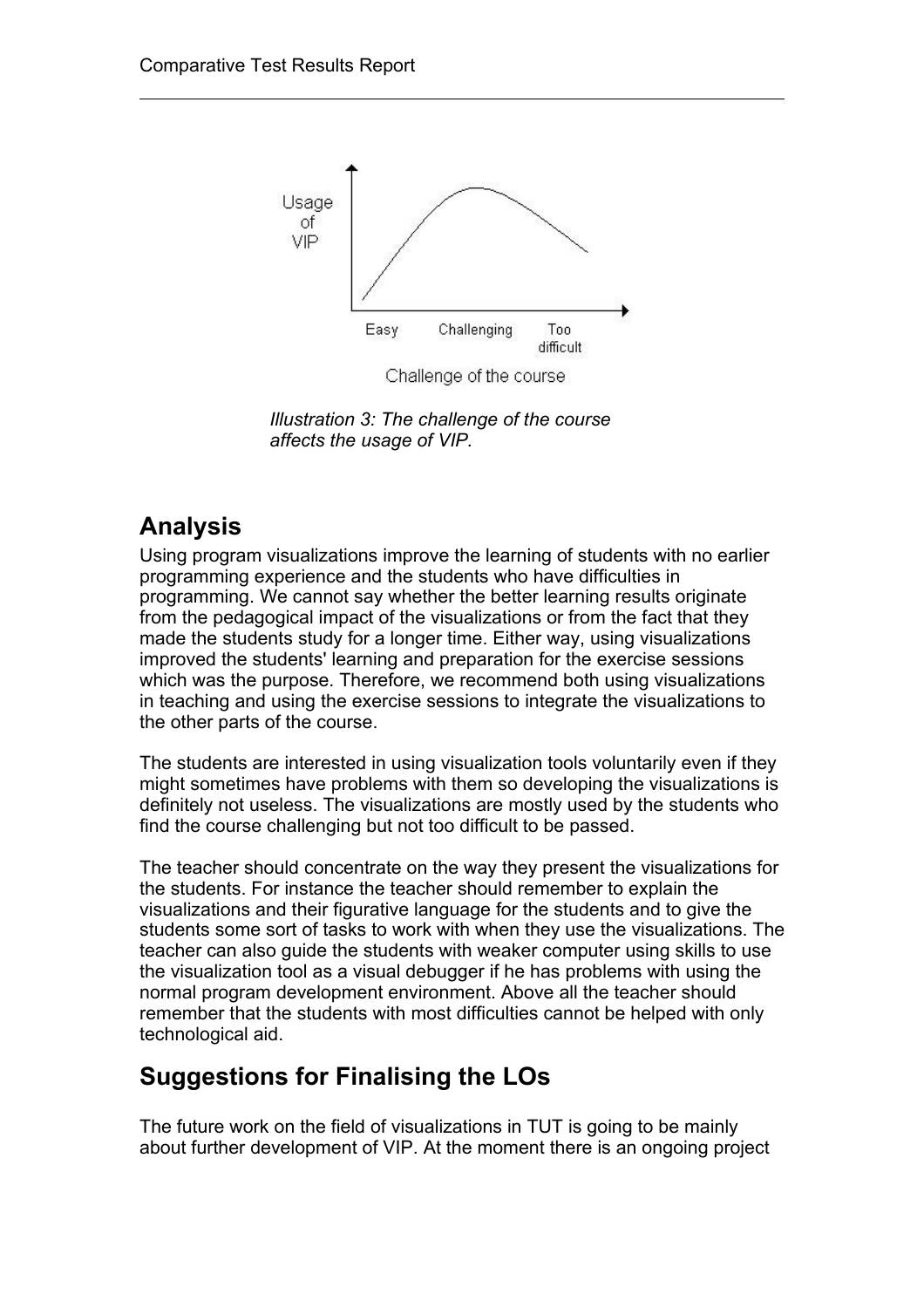whose purpose is to add interactive features to VIP. This project is described in the publication [3].

Also the fact that the students had more difficulties with VIP than the students in the other universities had with the Shock Wave animations has to be considered in the further development. It is logical because the picture animations usually contain less features than VIP. E.g. it is possible to edit and compile your own code in VIP. The numerous complicated extra functions also cause new difficulties.

There exists also other interpreter-based visualization tools than VIP. To counterbalance the student difficulties with the interpreters, we have to bear in mind that the teachers and the visualization tool developers also have difficulties with the picture animations and this is also a hinder for using them in teaching. Albeit implementing an interpreter is laborious, implementing a visualization using it is effortless. Implementing a picture animation is always laborious if only not as laborious as implementing an interpreter. The picture animations are also very limited in their interaction with the user. The international research on the field of visualizations emphasizes that the learner engagement that interaction causes is the most important in making the student learn with the visualization. This should also be considered in the further development. It is impossible to add interactive student engaging functionality to a picture animation whereas adding it to an interpreter has already been done. Thus, the development of an interpreter-based tool is more sustainable.

In the further development of VIP we still need to bear in mind that an eminently interactive hyper tool that has dozens of functionalities but poor usability can be a hinder for learning. The student might just want a simple usable learning material that shows concretically how the program works. The new functionality is of little use unless it is possible for the students to work with it.

## **References**

[1] *Ahoniemi, T. & Lahtinen, E.* 2006. Visualizations in Preparing for Programming Exercise Sessions. In: Proceedings of the Fourth Program Visualization Workshop. 29-30 June 2006, Florence, Italy. [2] *Lahtinen, E. & Melakoski-Vistbacka, S.* 2006. Student Experiences on Program Visualizations, A Case Study on Visual InterPreter (VIP). Submitted for: SIGCSE 2007, Technical Symposium on Computer Science Education. [3] *Lahtinen E. & Ahoniemi, T.* 2006. Annotations for Defining Interactive Instructions to Interpreter Based Program Visualization Tools. In: Proceedings of the Fourth Program Visualization Workshop. 29-30 June 2006, Florence, Italy.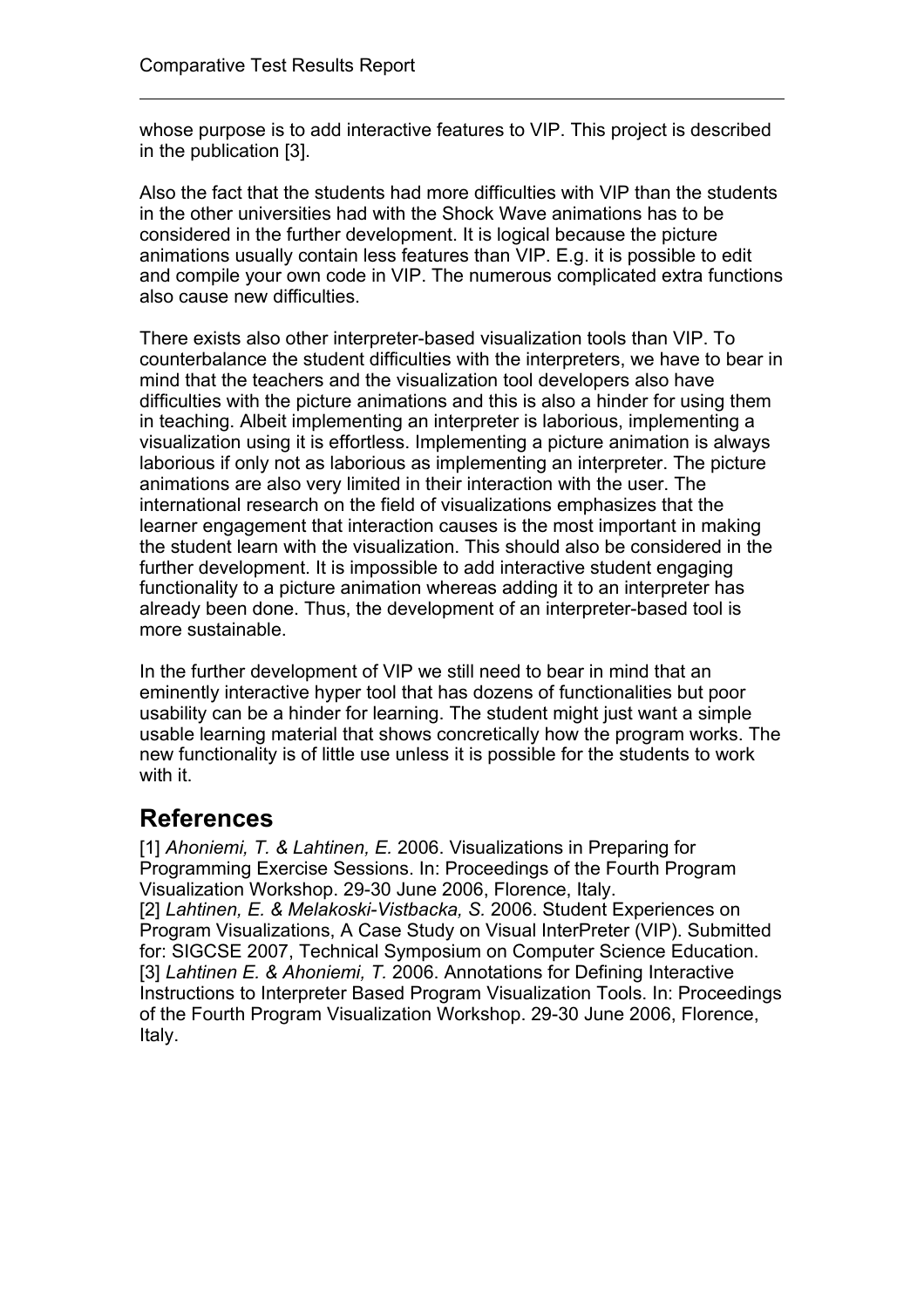### **TECHNICAL UNIVERSITY OF CIVIL ENGINEERING, BUCHAREST**

DEPARTMENT OF CIVIL ENGINEERING Programming Languages Course

### **Course Curricula**

### **Course unit description**

Course No. 5 Course title: Programming languages Semester: 3 Number of credits: 3 Lecture: 2 hours / week Laboratory: 2 hours / week

| Item<br>No. | <b>Discipline</b>     | $\cdot$       | -      | $\sim$<br>ات | — <i>—</i><br>◡ | ∼י<br>◡∩ | Prereguisit | $\overline{\phantom{0}}$<br>Exam.<br>torm |
|-------------|-----------------------|---------------|--------|--------------|-----------------|----------|-------------|-------------------------------------------|
| J.          | Programming Languages | ⌒<br><u>_</u> | ⌒<br>- | -            | ⌒               |          |             |                                           |

Notations: C – course; S - seminar; L - laboratory; P - project or practice; SI- individual study: TO - total hours per week; CR credits granted; E – exam; C assessment.

**Lecturer:** Assistant Professor Dr. Ion MIERLUS MAZILU **University / Department:** 

Technical University of Civil Engineering of Bucharest Department of Civil Engineering

Bd. Lacul Tei 124, Sector 2, RO 72302, Bucharest, Romania Tel. (+40)-21-2421208, Fax (+40)-21-2420781

**Status of the course in the study program:** Compulsory course.

**Course description:** Programming languages basis. Algorithms. Flowcharts. Pseudo-code. Structured programming. Object-oriented programming principles. C/C++ language features. Basic knowledge. C/C++ program structure. Types of data. Constants. Variables. Statements. Operators. Expressions. Evaluation statements. Decision statements. Loop statements. Arrays and character strings. Pointers. Functions. Input/Output devices. Objects and classes.

**Objectives of the course:** The student should obtain theoretical and practical knowledge for program development.

**Teaching method:** Lectures and tutorials

**Prerequisites:** Basic knowledge of Computer Science.

**Teaching aids:** Textbooks are available for students.

**Examination:** Practical development of programs and oral examination. **Bibliography:** 

CRISTEA Gh. : "Programming Languages Notes, TUCEB, 1998.

BJARNE S.: "The C++ language", Addison Wesley Pub. Co, 1993.

CODEWITZ LO's: http://codewitz.utcb.ro

LO's are used in all laboratory classes (Types of data, Constants, Variables, Statements, Operators, Expressions, Evaluation statements, Decision statements, Loop statements, Arrays and character strings, Pointers, Functions, Input/Output devices, Objects and classes).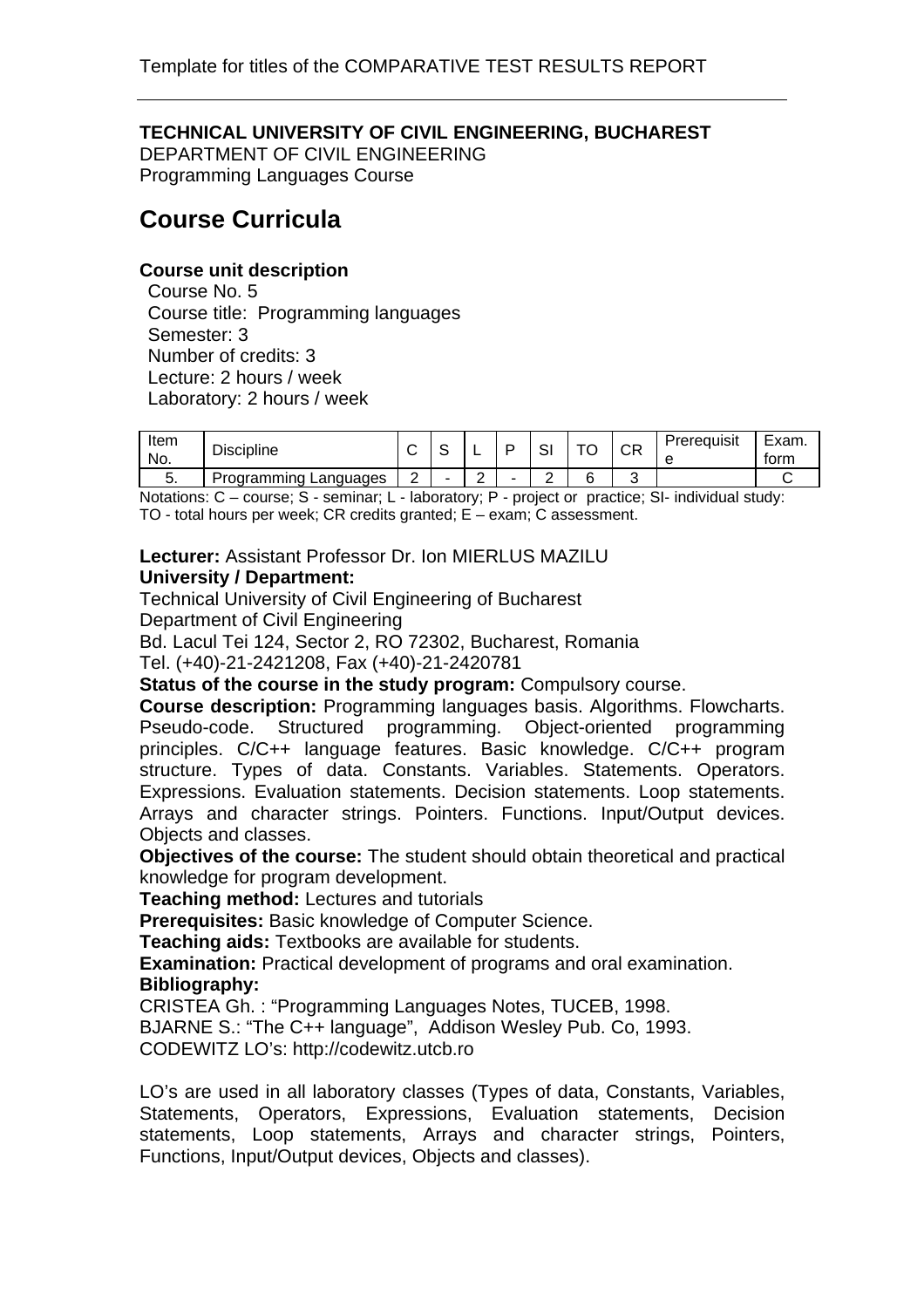### **Study Setup**

The study was organized on the same course in two years:

in the first year students do not have the program visualization learning objects as learning material available

and

in the second year they have the program visualization learning objects available. The students study exactly the same course.

The effects of the program visualization learning objects on the results are then analyzed by the final course points and grades and activity of the students and also with a survey about all learning materials available held at the end of the course.

The study was made in Technical University of Civil Engineering during two years 2004-2006 for Civil Engineering students department who are nonmajor students in programming. These civil engineering students have one obligatory programming course included in their studies. This course is called Programming Language and the course covers the first steps of programming like variables, selection, loops, arrays, functions, etc. The Programming Language course is timed in the second semester of the second year of their studies and the scale of the course is three credits. The course consists of lectures and lab exercises. Each student has two lecture hours and also two lab hours per week.

Each year four groups of around 25 civil engineering students are formed. The groups have the Programming Language course parallel with the exactly same content. It is assumed in the course everyone has no previous knowledge about programming.

The organization of the study was divided in two years. In 2004-2005 the students had the courses in a traditional way with no program visualization learning objects available. The 2005-2006 courses were organized with program visualization learning objects available for the students as learning material in the local network throughout the course. In 2006 all the students were guided by the teacher to use the learning objects as the extra learning material.

The program visualization learning objects were occasionally also used as program examples by the teacher. The both year courses were held by the same teacher with the same material and with the same outside classroom assessments for the students. At the end exactly the same paper exam was given to the students in both years. The exam papers were not given back to the students. Thus the questions in the exam are considered not to be known by the next year students.

This study consists of two parts. The first one is the results of the courses in two years. The first study takes also into account also the activity of the outside classroom assessments made by the students during the course. The second study is the survey made for the students at the end of the course. In this survey the students answered to the questions concerning their background and the usefulness of different kind of learning materials in their learning process. This survey was conducted during the last lessons of the course.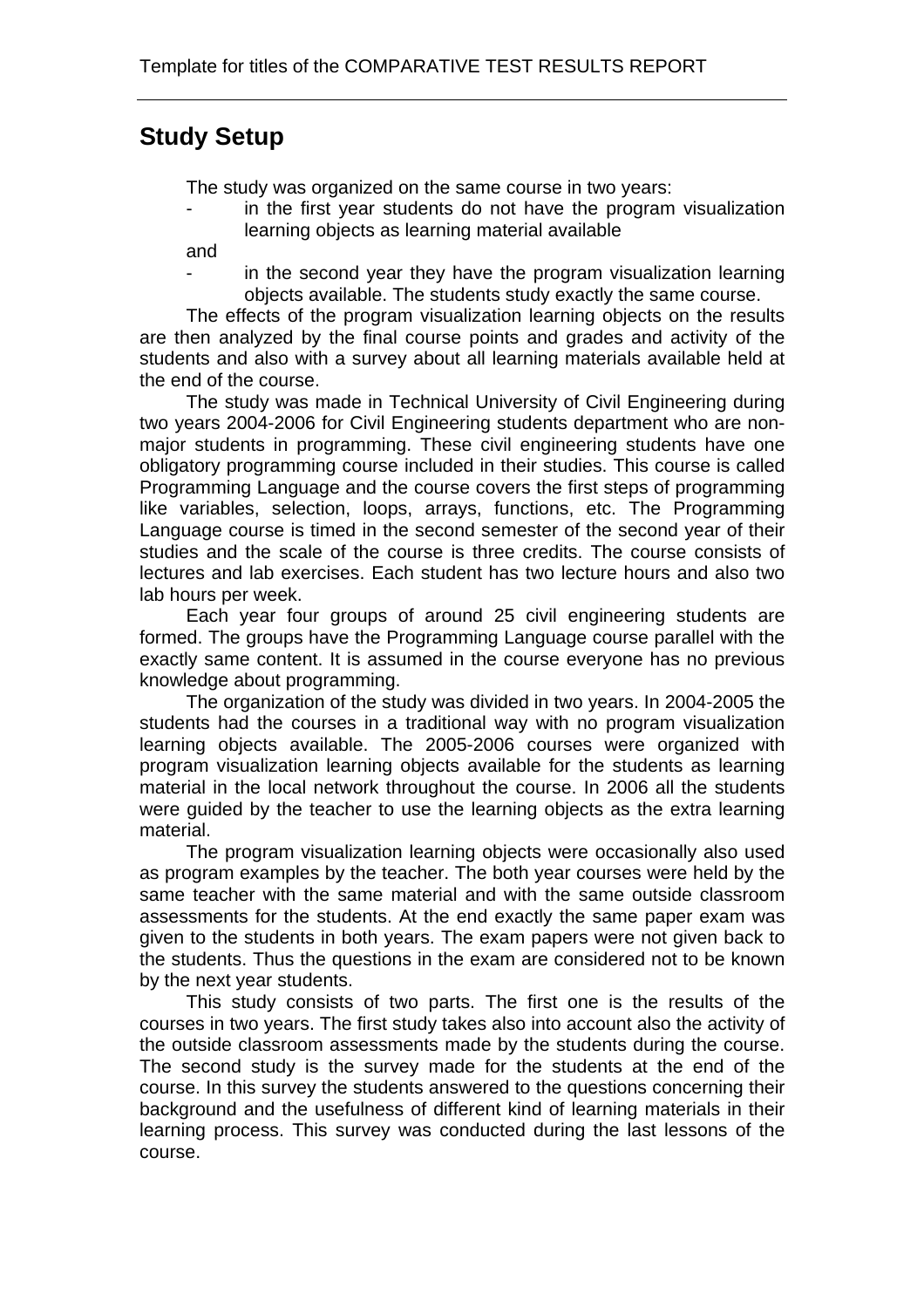### **Results**

The results consist of the final grade and the activity of the students. Final grade is between 1 and 10 where 4 is failed, 5 first grade for the completion of the course and 10 is the best grade (Figure 1).



Figure 1

In the survey the students were asked about their programming skills before the course, about the skills in using computers in general, about all learning materials used in the course and program visualization learning objects (used only in 2004-2005 courses). The survey result about visualization learning objects was very good (Figure 2).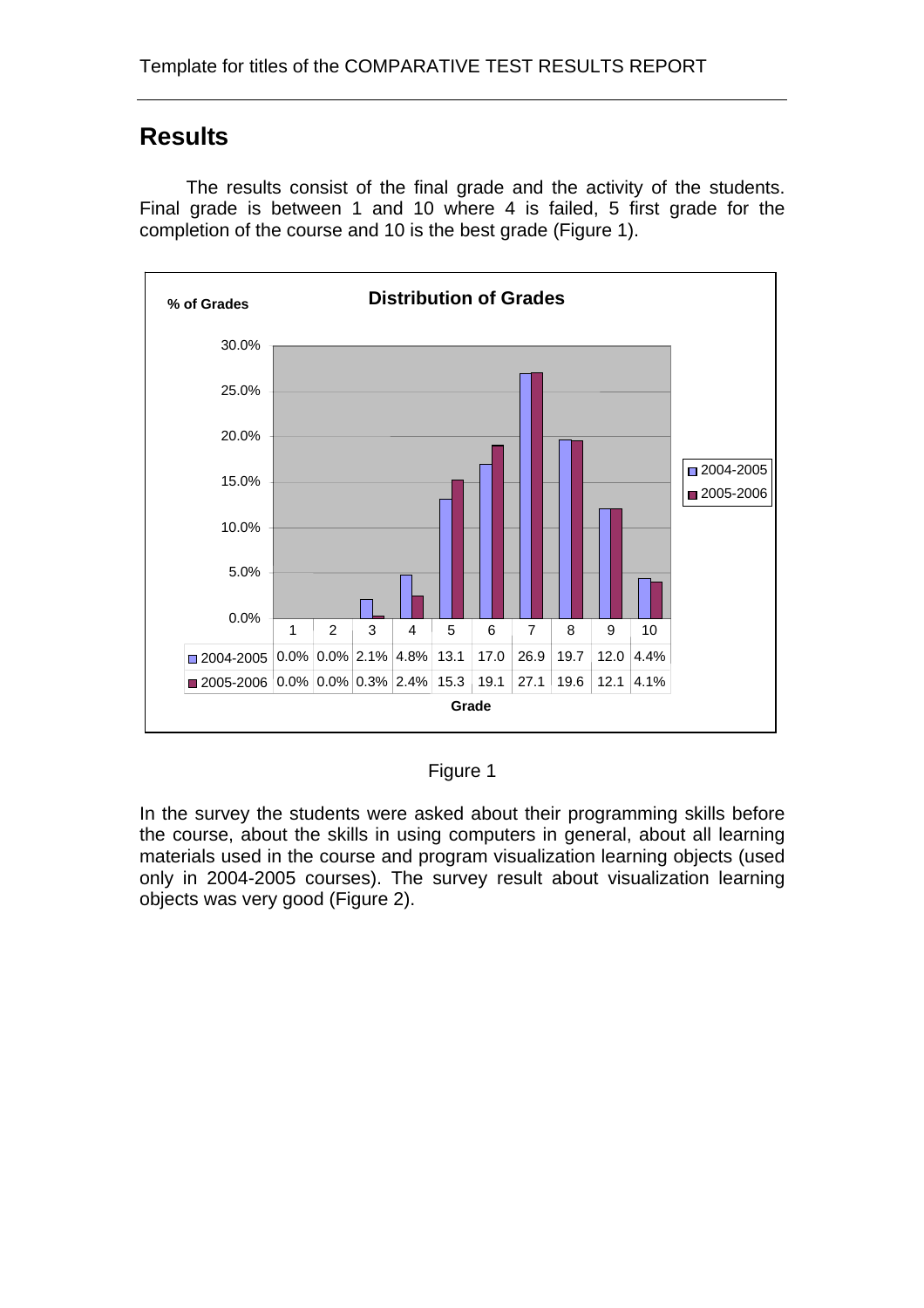

Figure 2

### **Analysis**

Interactive learning object is an idea that many teachers welcome in their search for new methods and support for novice programming students. What subjects to explain with the help of learning object is always a question and in the Codewitz project the need analysis was helpful for the project partners to choose where to begin. To introduce the learning objects to teachers and students is still an ongoing process and all teachers can become partners in Codewitz, get access to the material bank and take part in developing more interactive learning objects.

It is quite clear that students believe that learning objects can be useful for them as novice programming students. But it is also quite clear that more introductions and better integration of learning objects is needed to encourage students to use them more frequently as a normal part of their programming study. Only a part of the students seem to use extensive material outside the classroom and although they know about good material they somehow do not use it. Here we might have to deal with students learning style and their immaturity as learners. Codewitz learning objects are not the witchcraft we might need in teaching programming today but I believe it could be useful especially if it becomes integrated into teaching and learning and a natural part of students programming life.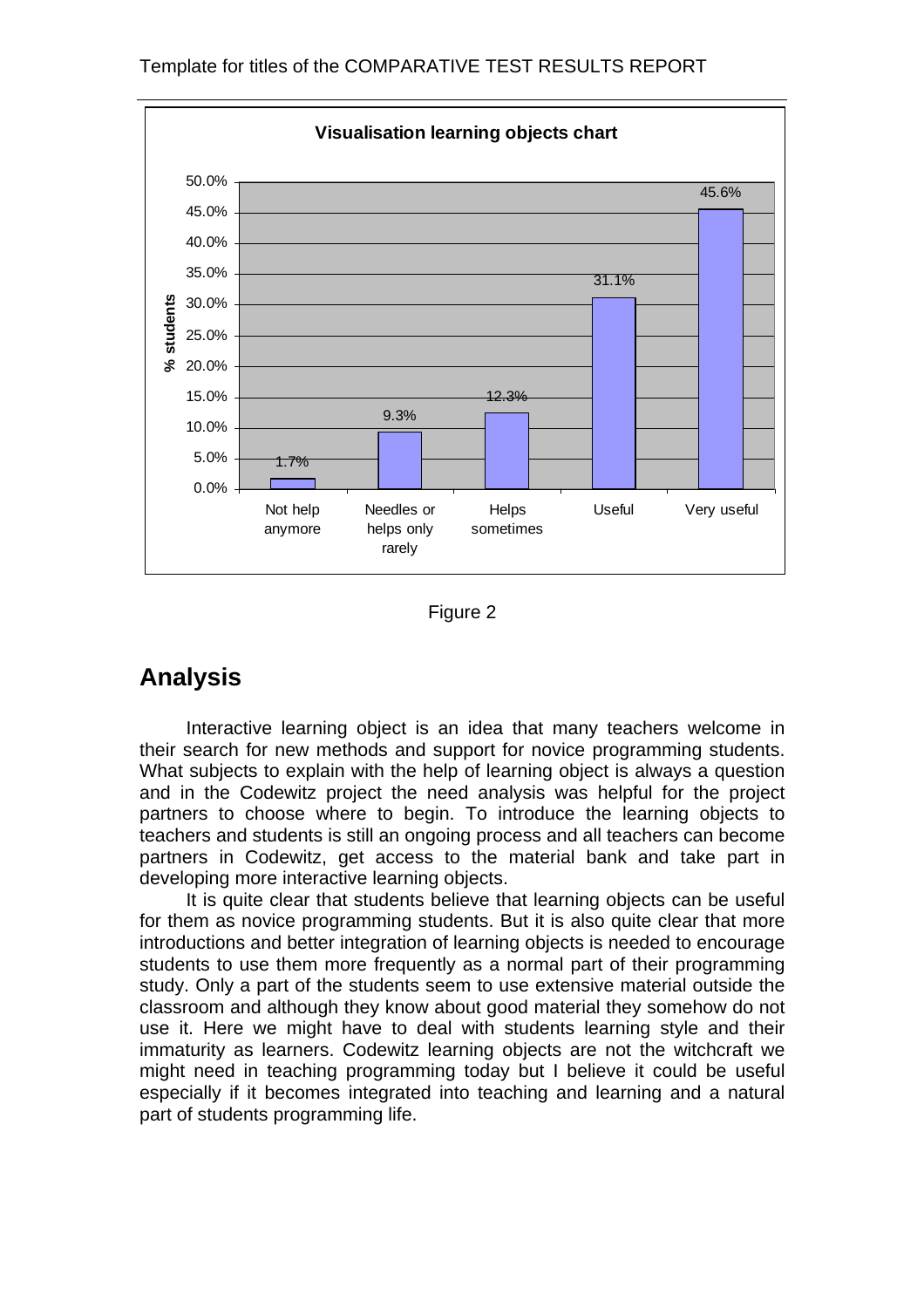# **Suggestions for Finalising the LOs**

The idea is to increase the number of LOs, to have more and more examples for our students.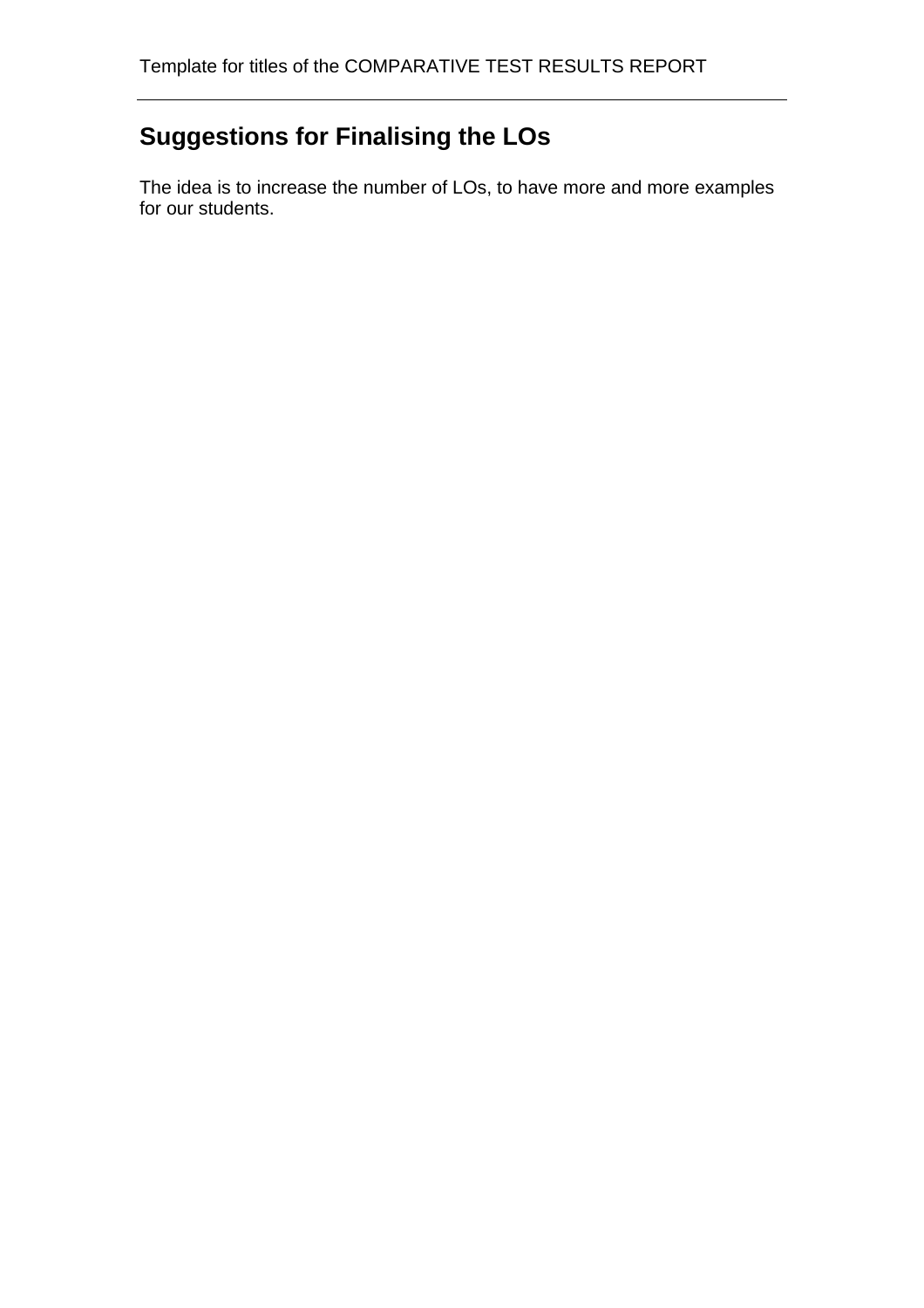#### **From Iceland I**

#### **Usefulness of the learning objects**

At the Reykjavik University we have not so far used the learning objects as an integrated part of the teaching programming; it has been more as a comprehensive (additional) material for the students to use when working on the course. The teacher have shown the students some learning objects, both in lectures and in workshops, and pointed out to them where to find them on the web.

#### **Survey at Reykjavik Univeristy**

To get some ideas about the students' attitudes toward the learning objects we put one question in an ongoing online web questionnaire for first year students in programming with C++. Of 33 students who answered a question about the usefulness of the learning objects 20 (61%) said that it was very useful or relatively useful in their study and only 5% sayd they whre usless

To get more information about the students' attitudes a question was sent by e-mail asking them about what they thought was positive and negative about the learning objects. Only 9 responded and three of them had not used the learning objects, only seen them explained in the classroom. One complained that he could not use the material on the web browser Opera because of the plug-in needed. The student wanted more information about what is needed and how to get the plug-ins if you are not using the web browser Internet Explorer. One student was extremely negative and said the material was rubbish. One student wanted more explanation of the tasks and one said that some of the objects needed to be simpler to understand. The positive comments were the following:

- *"Over all this was good and I used it a lot, especially the one where I was supposed to find the answer my self."*
- *"Codewitz exercisers are very good to get a grab of what is going on when you run a program, one can see how for example the loops are working and so on."*
- *"The main advantage is the understanding that the user gets for the function of each action in C++ and this step by step practical demonstration in the many examples and exercises gives a good support. The Codewitz learning objects are very useful as an interactive exercises and I can se no drawback."*
- *"What I saw seems to be clever but as I had god experience of bprogramming before I came her I did not use this much."*

#### **CONCLUSIONS**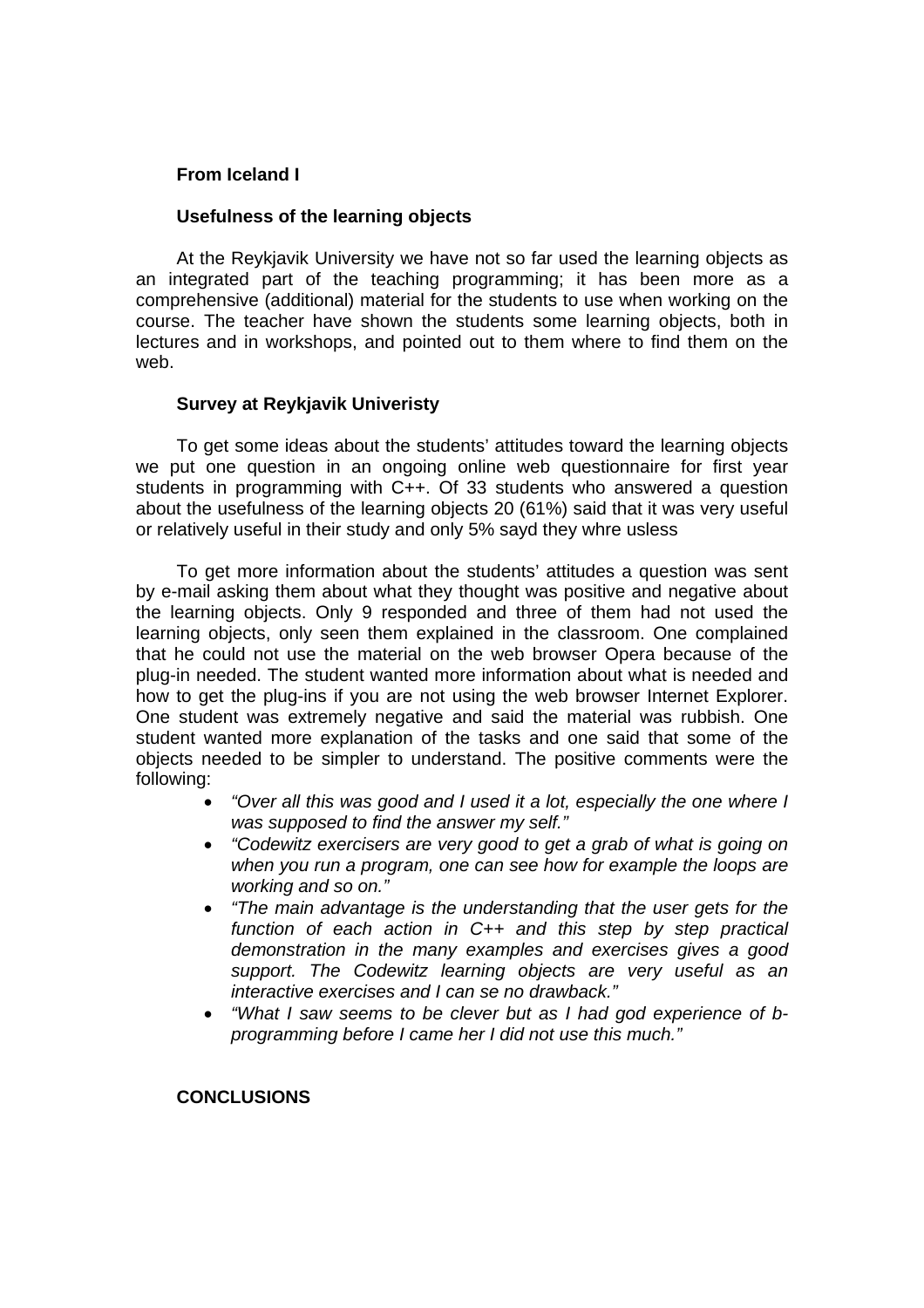Interactive learning object is an idea that many teachers welcome in their search for new methods and support for novice programming students. What subjects to explain with the help of learning objects is always a question and in the Codewitz project the need analysis was helpful for the project partners to choose where to begin. Designing the plans was also good idea, you could plan what you wanted to do and get comments on your ideas before you started to make the object and there are now about 300 plans waiting for someone to turn them into real interactive objects. To introduce the learning objects to teachers and students is still an ongoing process and all teachers can become partners in Codewitz, get access to the material bank and take part in developing more interactive learning objects.

It is quite clear that students believe that learning objects can be useful for them as novice programming students. But it is also quite clear that more introductions and better integration of learning objects is needed to encourage students to use them more frequently as a normal part of their programming study. Only a part of the students seem to use extensive material outside the classroom and although they know about good material they somehow do not use it. Here we might have to deal with students learning style and their immaturity as learners. Codewitz learning objects are not the witchcraft we might need in teaching programming today but I believe it could be useful especially if it becomes integrated into teaching and learning and a natural part of students programming life.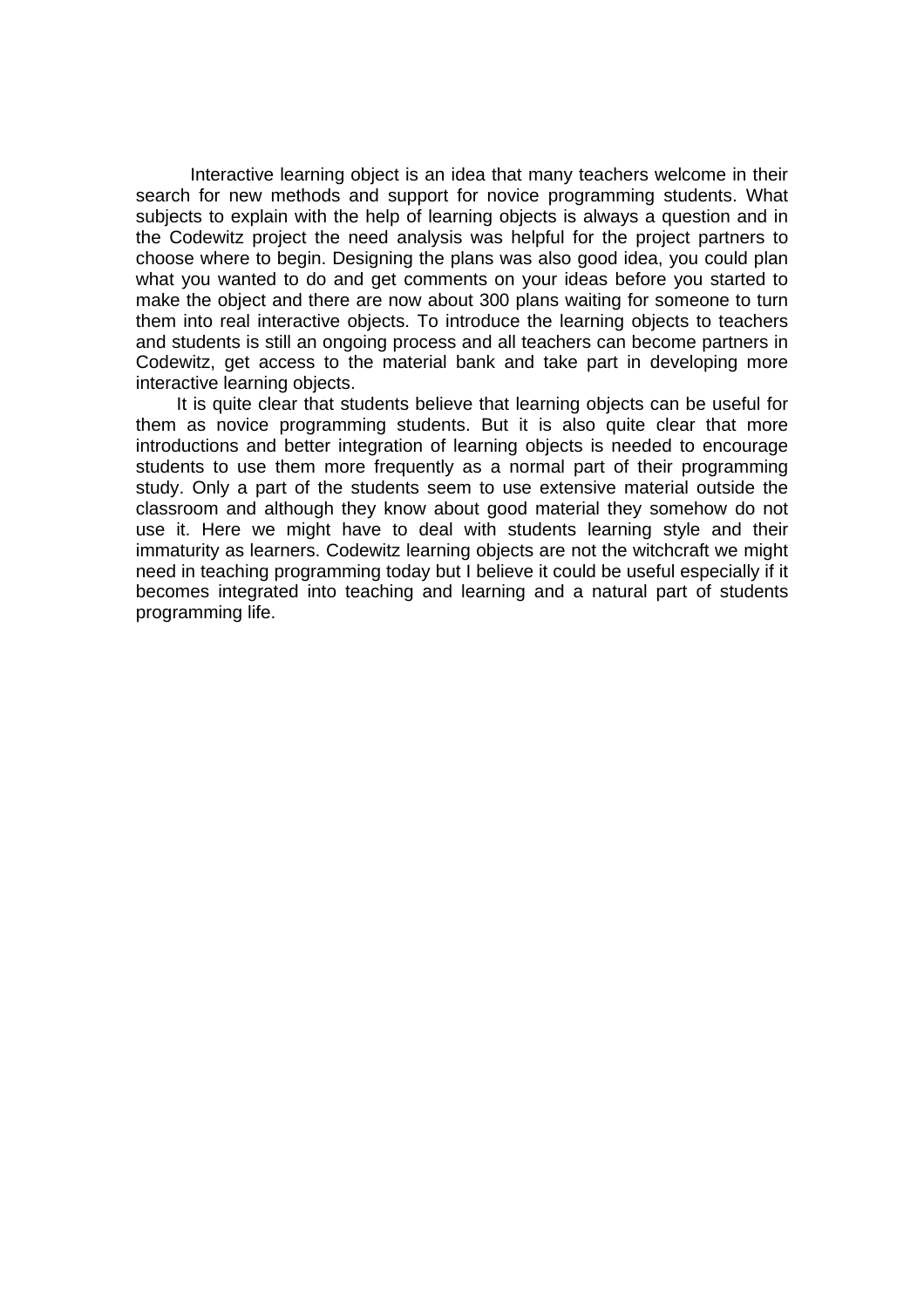Tampere Polytechnic Esa Kujansuu

### **Course Curricula**

Course: Programming 1 (Ohjelmointi 1), 3,00 ECTS Language: Finnish Class Hours: weekly 2 theory hours and 3 lab hours per student Dates: 24.10.2006 – 21.12.2006 Evaluation: By exam and assignment activity

Organisation: Two groups had this course parallel with the same teacher and the same materials, assignments and exam

Required Skills: Basic Computing Skills. No previous programming skills are required

**Course content with used LOs:** 

Introduction (5 hours) - No LOs in use

Variables, Arithmetic, Decision Operators (5 h) - 1 LO in use

Algorithms, Pseudo code, Control Structures (if, if/else and while) (5 h) - 3 LOs in use

Composition of Algorithms, Counter Controlled Loops, Loops, Nested Control Structures (5 h) - 8 LOs in use

Assignment, operators  $++$  and  $--$ , for loops (5 h)  $-101$  Os in use

switch Structure, do-while Structure, Keywords break and continue, Logical Operators (5 h) - 9 LOs in use

Arrays (5 h) - 4 LOs in use

Use Of Arrays, Multi Dimensional Arrays, Exam (10 h) - 6 LOs in use

The LOs were there available for the students. There was guidance at the beginning of the course, but there was no requirement to use the LOs.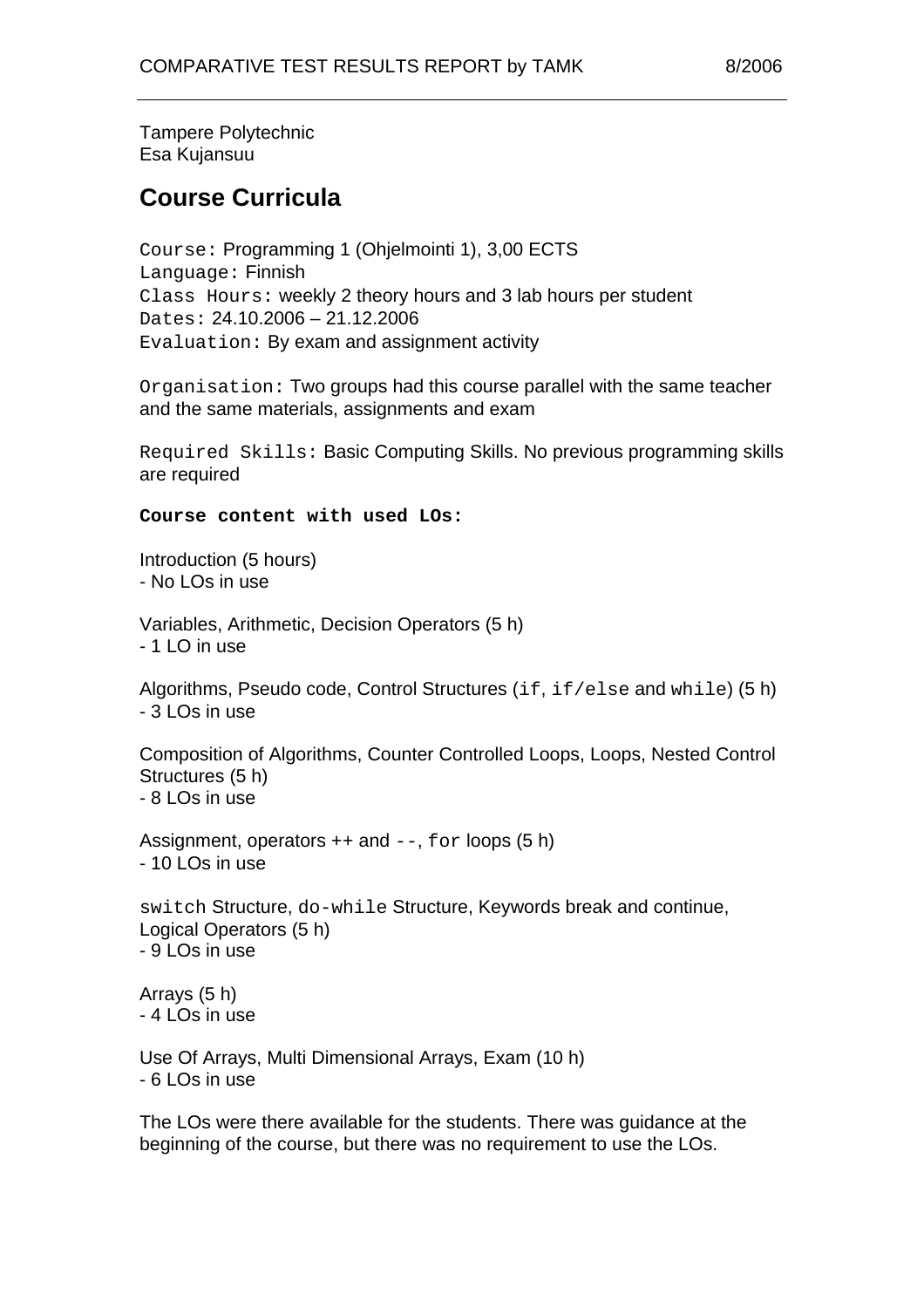## **Study Setup**

This study was conducted during the last week of the studies. The students filled the form during lab hours. The last week was most likely the reason for only some of the students were present in the lab.

## **Results**

### **General**

These results have no aspect of differences between the two parallel groups because the background of the students and the organisation of the course were exactly the same. These results show both groups together.

65 % of the students participated this study, which is 32 of total 49 students.

The majority of the students (88%) had started to study programming during this course. According to the teacher the rest of the students were retaking the course. 66% of the students had no previous programming skills and only one student had had a lot of studies before the course.

More than half of the students (59%) thought the course was challenging, but they believed they will manage it. 34 % thought they have now problems with the course. In practice all the students had at least moderate computing skills and they used the computer mostly at home.

### **About using visualizations**

63 % of the students said they had used the visualizations during the course.

In the following part the percentage of the student refers to the number of students in the study, not only to the ones saying they had used them.

Only two of the students reported they had difficulties in using the visualizations. These two students reported the reason was the visualizations where difficult to understand.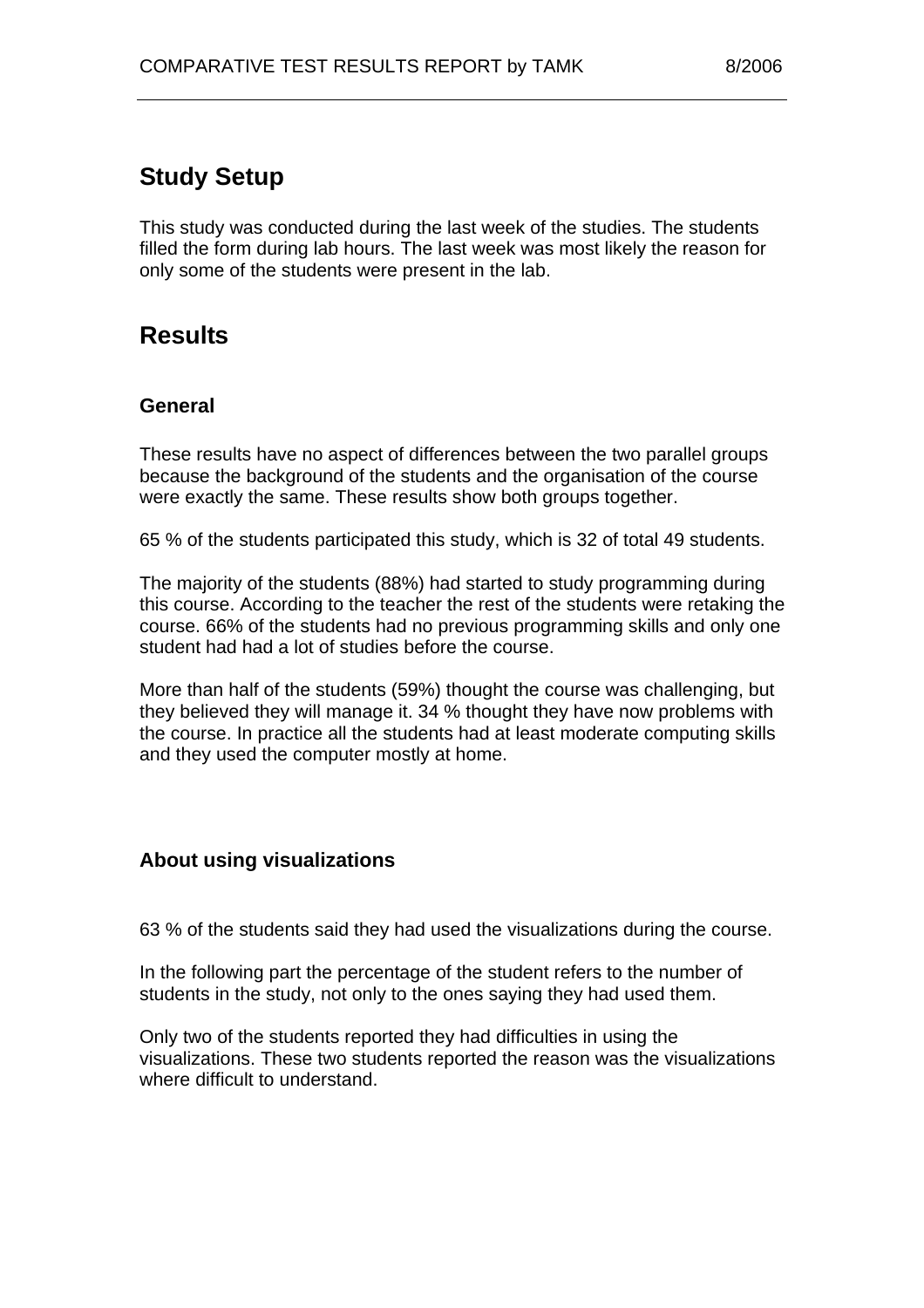34 % of students said they had used the visualizations more than 6 times during the course. When teacher had shown the visualizations during lecture or exercise 38 % percent said visualizations were beneficial for them at least a couple of times.

The students found the visualizations as most beneficial when they were using visualizations by themselves. 44 % said visualizations had helped them at least a couple of times when studying on their own time.

### **About visualization topics**

In the area of learning variables visualizations were considered to be beneficial at least a couple of times by 25 % of the students (Table 1.). In learning selection and loop structures 53 % of the students thought visualizations had been beneficial at least a couple of times. In learning arrays 25 % said visualizations to be beneficial at least a couple of times.

|                           | <b>Variables</b> | <b>Selection</b><br><b>structures</b> | Loop<br><b>structures</b> | <b>Arrays</b> |
|---------------------------|------------------|---------------------------------------|---------------------------|---------------|
| don't know / haven't done |                  |                                       |                           |               |
| that                      | 23               | 15                                    | 15                        | 23            |
| never                     |                  |                                       |                           |               |
| a couple of times         |                  |                                       |                           |               |
| sometimes                 |                  |                                       |                           |               |
| often                     |                  | 10                                    |                           |               |
| almost always             |                  |                                       |                           |               |

**Table 1.** 

In the areas of the course the visualizations were most beneficial according to the students in learning selection structures and in learning loop structures (Figure 1.).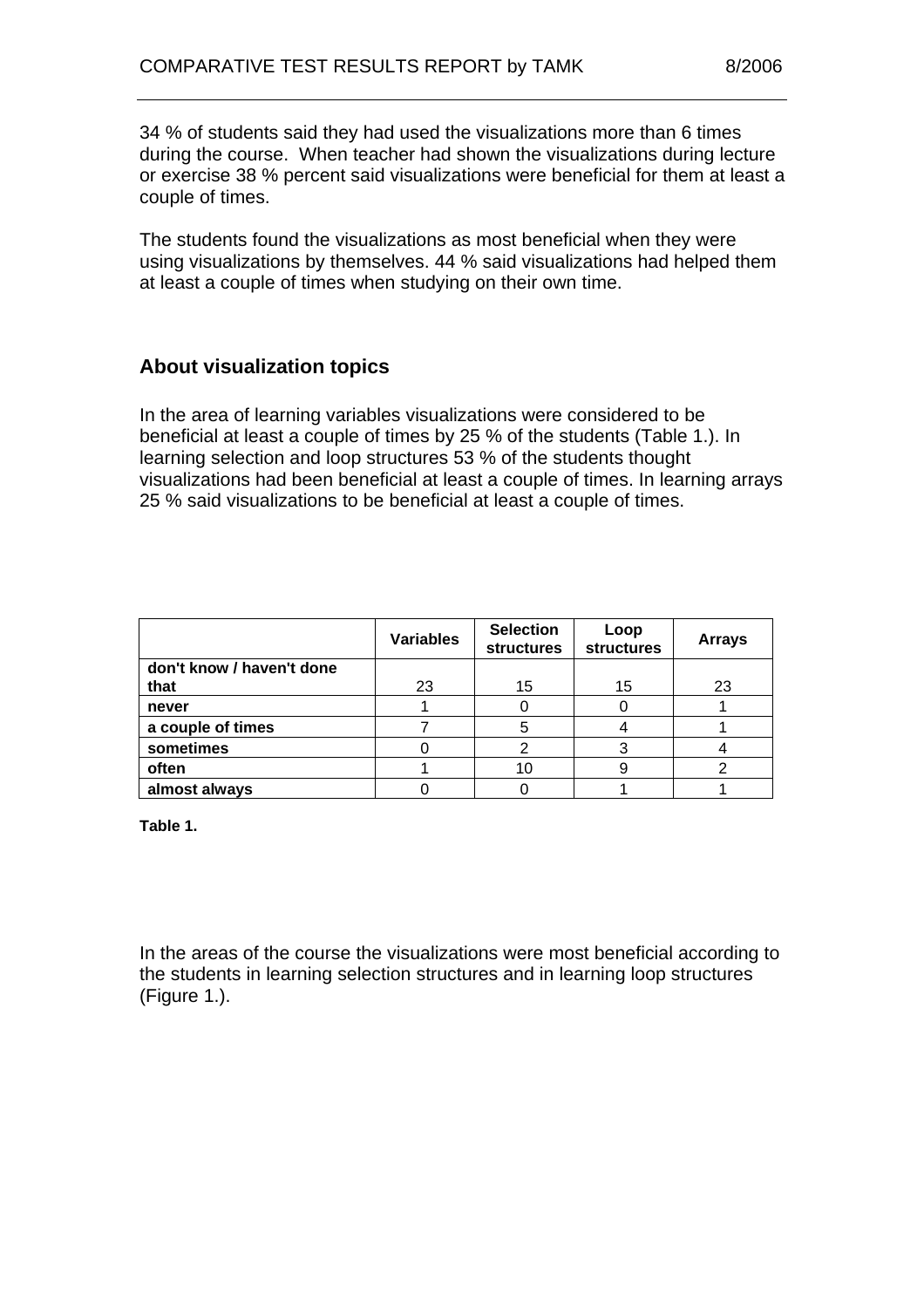

**Figure 1.** 

## **Analysis**

Visualisations obviously help some students when they learn the first steps of programming skills. The most helpful area is when there are clear structures like selection or loops to be learned.

The problem with visualisation material is the same as with any material: How to get the students to use it? Many of the students never used the visualisation materials. The students need motivation for the learning process and if there is a lack of motivation present no material can help these students.

To increase the motivation of the students the visualisation material should be better integrated into course materials. The use of visualisations as learning material should be basic part of the course. At the moment the biggest problem is the amount of the LOs. There should be much more LOs for the courses of programming.

## **Suggestions for Finalising the LOs**

This study did not bring up any mistakes or other problems in the LOs used during this course.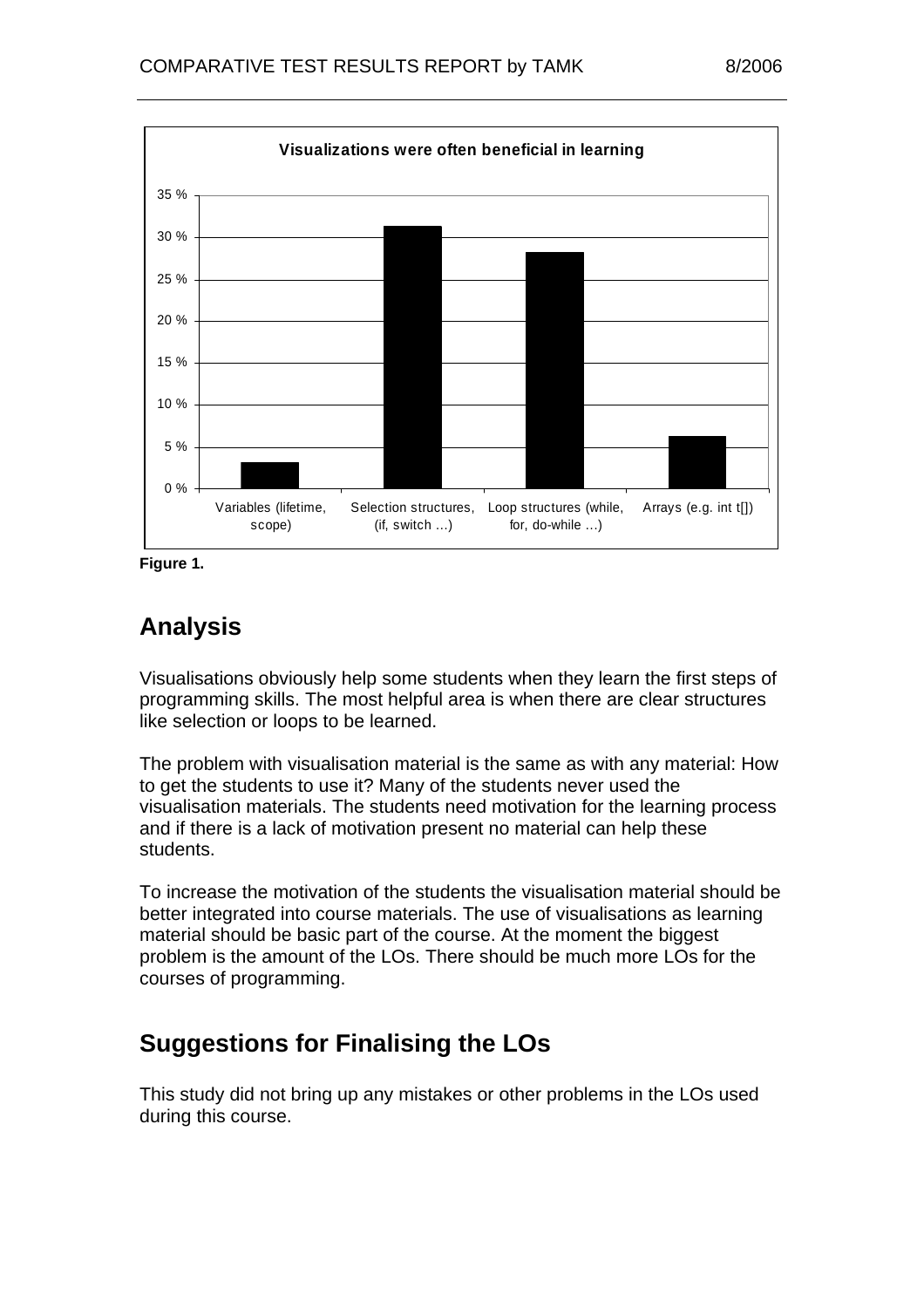COMPARATIVE TEST RESULTS REPORT -

University Furtwangen, Faculty of Computer Science

### **Author: Friedbert Kaspar**

University Furtwangen, Faculty of Computer Science

## **Course Curricula**

The title of the course is: Programming 1, Programming with C++. The course in the winter semester 05/06 has been attended by about 40 students. The summer semester 06 was very small with at the beginning 18 and at the end 12 students. This reflects the problems with the unusual bad qualification of the students. In the winter semester the students had been grouped in two groups for the exercises. For the lectures the students are taught together. The course covers essentially the procedural part of C++. The course is divided in 13 chapters. It covers the basics of programming, data types, variables, constants, operators, expressions, assignments, control structures (if, else, for, while, do while, switch), pointers, functions, structures and unions, visibility and life cycle of variables, dynamic memory management, the pre processor and formatted input from and output to the standard IO device.

Learning Objects (LOs) are used throughout the whole course. The LOs are offered to the students by the webpage:

http://webuser.hs-furtwangen.de/~kaspar/local/cpp1/index.html

In fact all material of the course: the script for the lecture, the practical assignments, additional material like a C++ online book and step by step exercises are presented to the students in this way.

The presentation of the LOs is done according to the chapter structure of the course. That means, there are demonstration and exercise LOs offered for all chapters. The coverage of the topics is however different for different chapters, because the availability of LOs from the Codewitz Material Bank has been different for different topics. The LOs have been referred to in the lecture, as well in the exercises.

# **Study Setup**

The survey was conducted in the second last week of the course. The students were asked in the exercises to fill the survey. The first time the feedback how many students filled the form revealed that too few students filled the form. For the first course this feedback came to late to repeat the survey in the same semester, so the survey has been repeated in the first part of the next semester. Additionally to the survey, personal conversations with students have been done to get additional information about the opinion of students in respect of the LOs.

## **Results**

In the average the students studied 4 months at the time of the survey, i.e. in the second last week of the semester. In the average the students had little programming experience, when starting the course. However there have been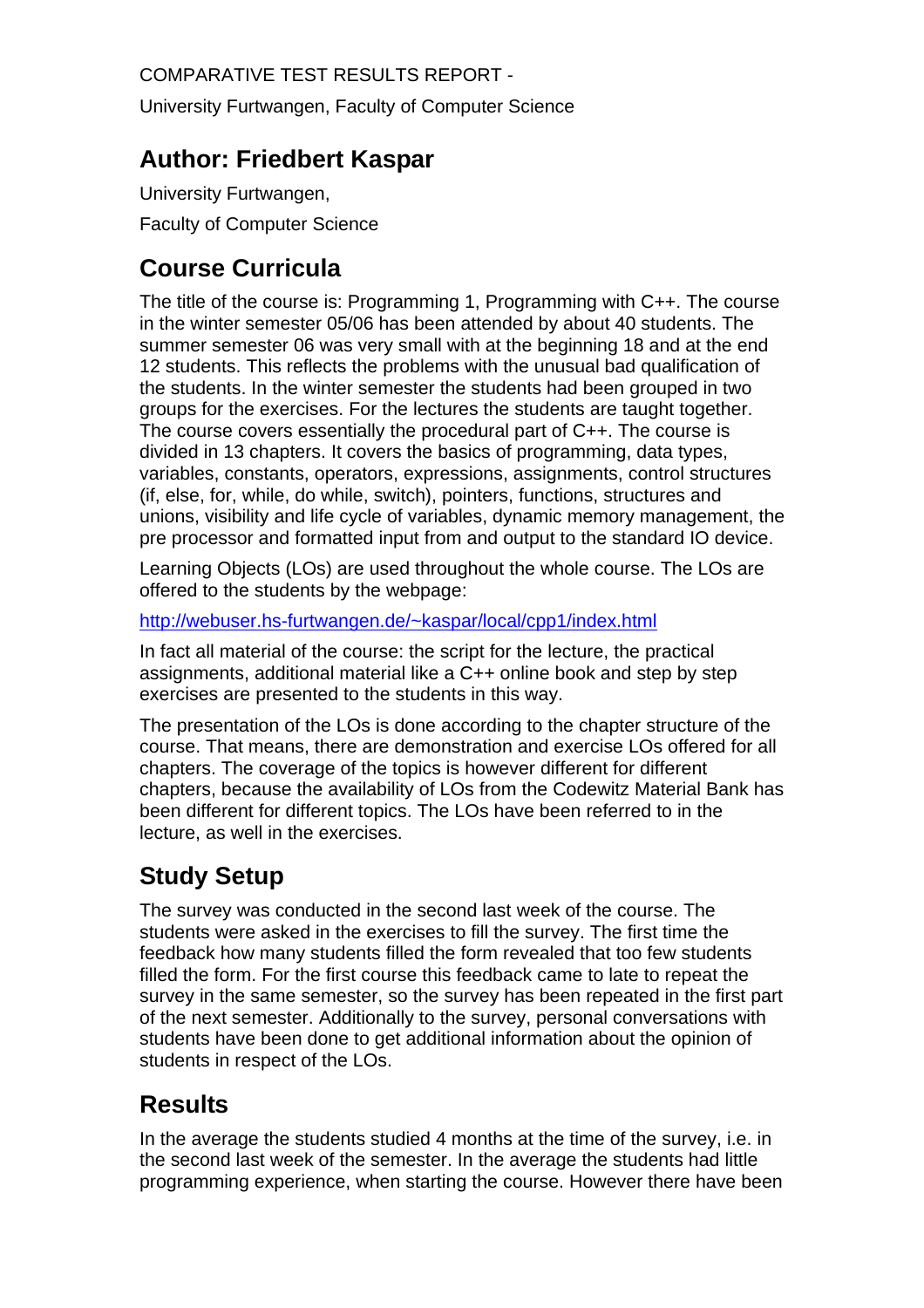### COMPARATIVE TEST RESULTS REPORT -

University Furtwangen, Faculty of Computer Science

big differences in the knowledge in programming the students had at the beginning of the course. For all students the material was new, for half of the students the course was challenging. All students indicated having made a good progress in the course. The general knowledge of the students in using a computer is good. The students spent a lot of time working in the computer lab to do the exercises. This is partly due to the fact that they are obliged to have a certain time of attendance, partly due to the problems the students had with the exercises. A considerable part of the work the students also do at home. The main motivation of the students when using LOs was to check their knowledge and to learn more about select topics, which are considered to be difficult.

The students reported no difficulties, when using the LOs, except that the LOs, which needed a Shockwave plugin for the browser could not be used with Linux, because there is no Shockwave plugin for Linux. This missing support for Shockwave under Linux was criticized by an appreciable part of the students.

The students used the LOs mainly after the lectures to check specific topics or before exercises to prepare for the exercises. For the topic "pointers" the students found LOs most beneficially. Further topics for which students found LOs especially beneficially are functions and arrays. When investigating this point in more detail, we recognized that the most difficult aspects of functions and arrays for students grounds in their relationship to pointers. Object oriented aspects have been treated in the course only marginally. Accordingly usage of LOs in this respect has been low.

## **Analysis**

Pointers are obviously the most difficult part of C++ for beginners. Topics which have aspects related to pointers are as well considered to be difficult by the students. This suggests focussing the development of LOs in these areas.

The usage of LOs by the students is closely related to their programming course. To use an LO is normally motivated by a concrete topic of the lecture or a concrete topic of an assignment or a question of an examination. This means the LOs have to be closely related to the course. The selection of LOs offered to the students and the single LO presented have to be adapted to the course to be accepted, i.e. used by the student.

The impossibility to use LOs based on Shockwave under Linux has been a considerable obstacle for the usage of these LOs by an appreciable amount of our students. The opinion leaders in our courses are often in favour of open source software and Linux. This influences also the students using Windows. To improve the acceptance of the LOs in our courses it is good if they are usable under Linux.

# **Suggestions for Finalising the LOs**

The analysis done gave several hints, that some formulations are not well understood by the students. Eventually it would be a good idea that all LOs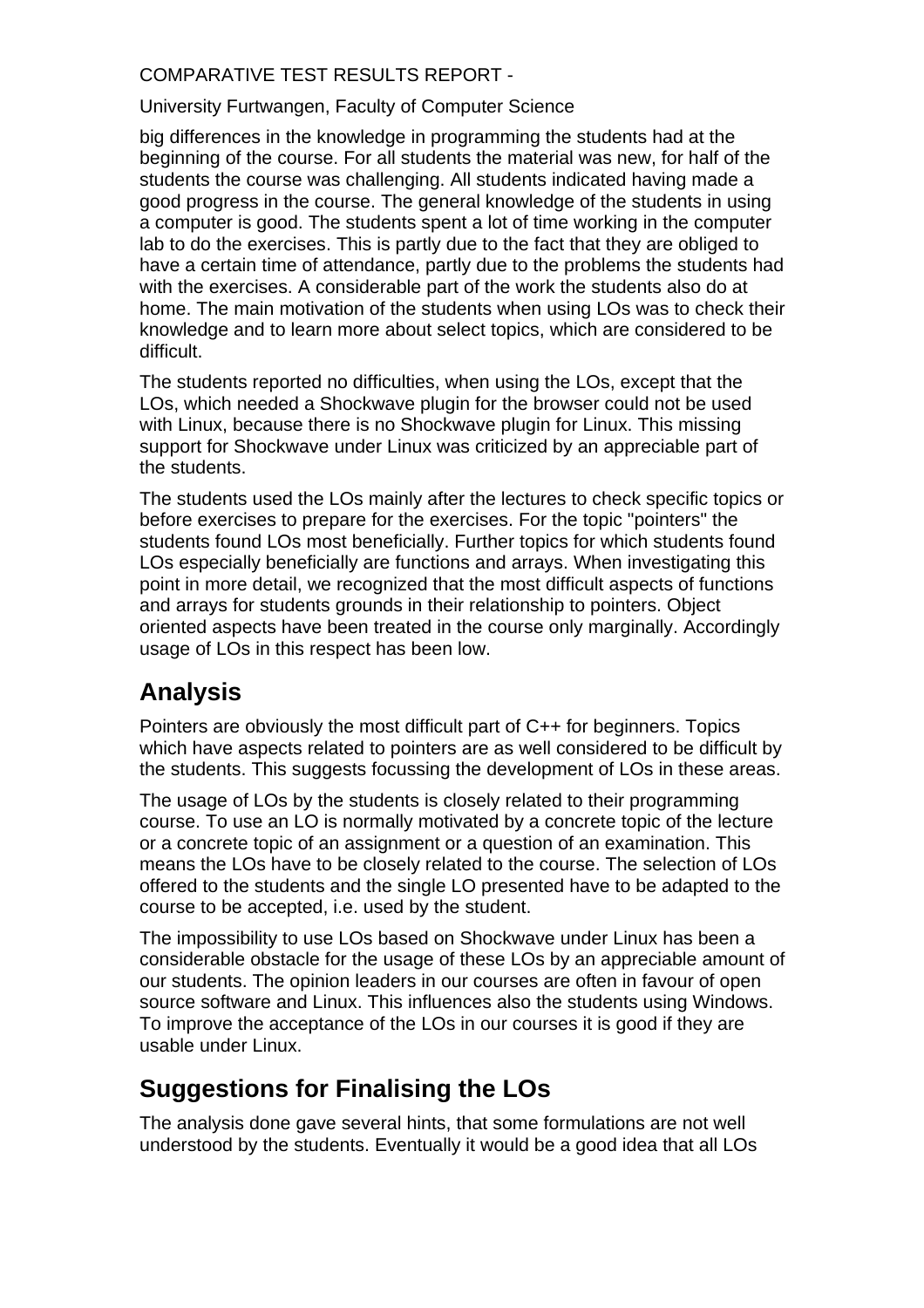COMPARATIVE TEST RESULTS REPORT -

University Furtwangen, Faculty of Computer Science

are reviewed by students in a formal way to check what formulations are unclear for the students.

Interesting suggestions could be concluded from the analysis for the future production of LOs.

The analysis suggests producing LOs in such a way that they are easily adaptable to the specific content and logic of a course, i.e. to develop them in a form flexible to changes. The analysis further suggests using platform independent technologies to support a wider acceptance of the LOs.

A suggestion beyond the results of the survey is to lower barriers for the development of LOs by using open source tools for the development. This may be especially useful when collaborating with developing countries.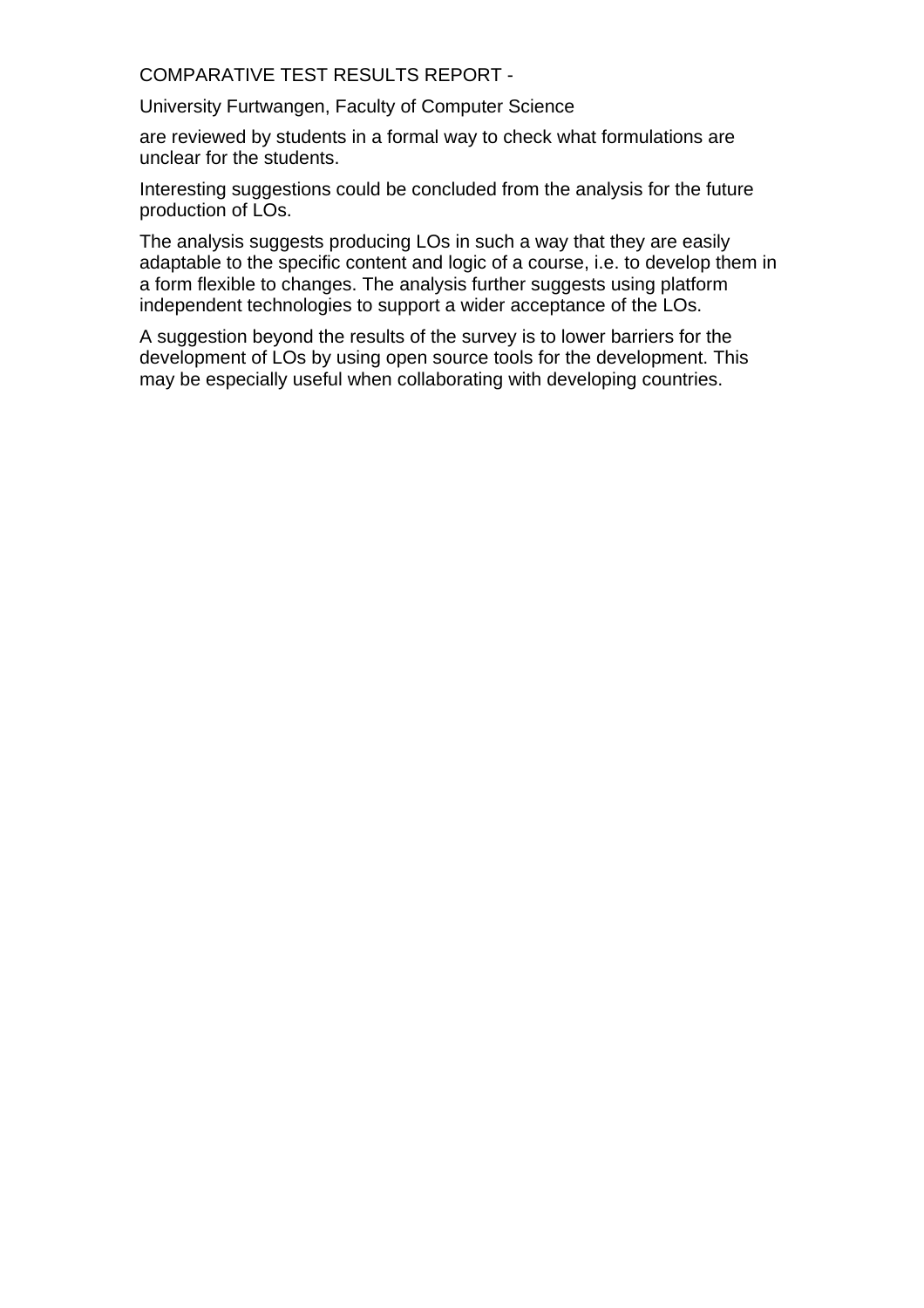Ventspils University College

### **Course Curricula**

*Codewitz* LOs are used in Ventspils University College in such courses:

- Programming (basics of programming language  $C++$ )  $2^{nd}$  semester;
- Object Oriented Programming (advanced level of programming language C++ based on object oriented approach) –  $3^{rd}$  semester;
- Programming for WWW (acquirement of programming language JAVA)  $-4^{th}$  semester.

LOs are more useful, when students start studving programming  $-$  in the course Programming. In this course students acquire all basic themes in programming: basics, operators, loops and selections, arrays, functions, recursions, pointers and so on. As well as acquire something of basic idea of object oriented programming: classes and structures. In the course Object Oriented Programming we use LOs about files and classes. In the course Programming for WWW it is not necessary to use LOs so much, because in  $4<sup>th</sup>$  semester students have good knowledge base about programming.

# **Study Setup**

All already mentioned courses are realized in the same level – one lecture and one practical class in the week. In the practical class students are divided in the smaller groups. Mainly LOs are used to manage students' independent work in the school and at home. However sometimes LOs are used in the lecture, when lecturer introduce students with new theme. It is very useful to use LOs in the lecture, when the new theme is about loops, arrays or functions. To stimulate students use LOs more often, in the virtual learning system Moodle together with lecture slides are placed links to the appropriate LOs.

## **Results**

To evaluate LOs at Ventspils University College we asked 50 computer science students in the course "Programming" to express their opinion about positive and negative aspects of LOs. We have put the most mentioned answers in the table:

| <b>Positive aspects of LOs</b> |  |  |  | <b>Negative aspects of LOs</b>                                        |  |  |  |  |
|--------------------------------|--|--|--|-----------------------------------------------------------------------|--|--|--|--|
| Help understand basics.        |  |  |  | Difficult to understand terms                                         |  |  |  |  |
|                                |  |  |  | English.                                                              |  |  |  |  |
|                                |  |  |  | Understandable and user friendly Difficult to keep track of programs' |  |  |  |  |
| interface.                     |  |  |  | process.                                                              |  |  |  |  |